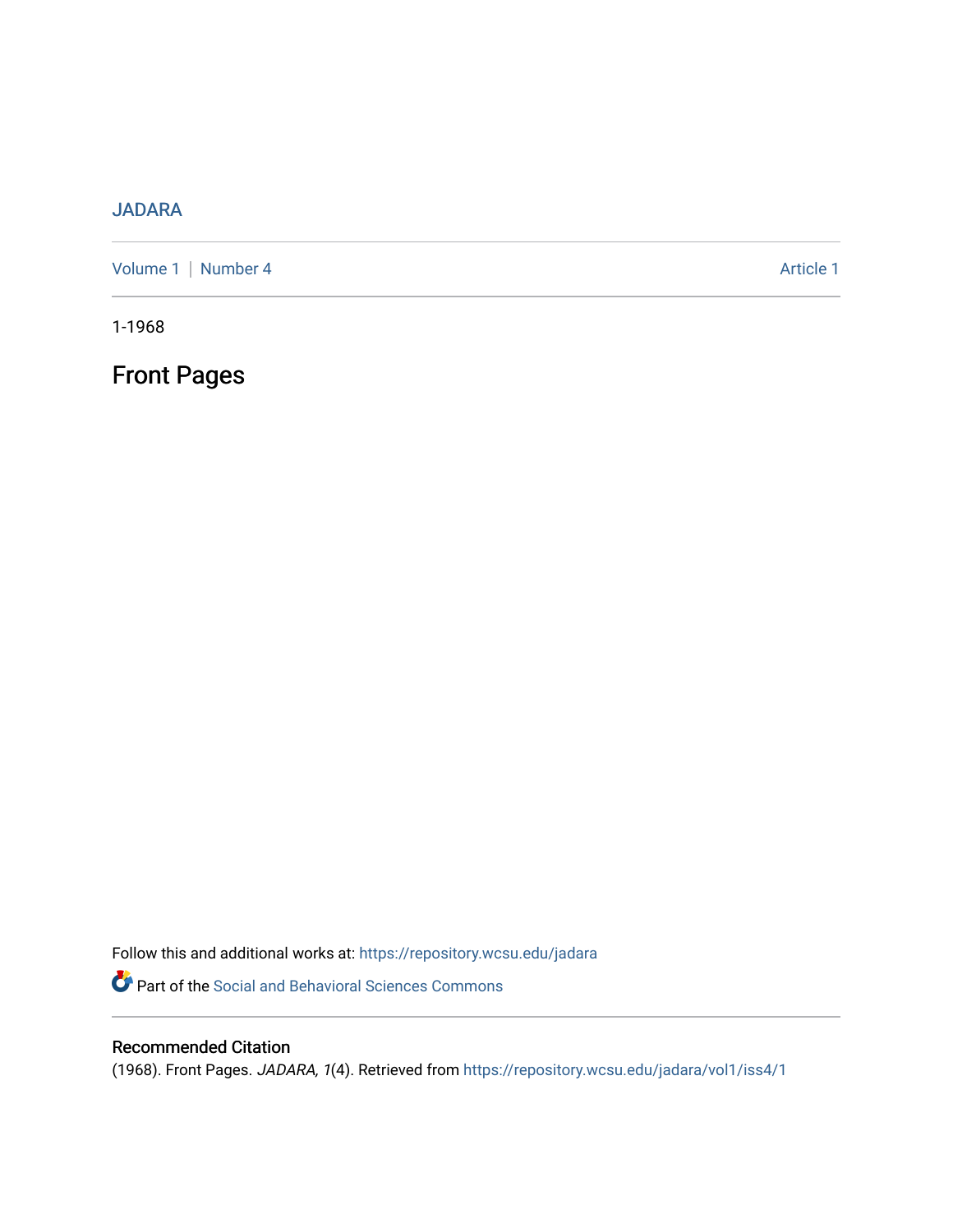Promental

et al.: Front Pages

# Journal of Rehabilitation of the Deaf

Journal of Professional Rehabilitation Workers with the Adult Deaf

**FRUME 1** NUMBER 4 JANUARY 1968

Published by WestCollections: digitalcommons@wcsu,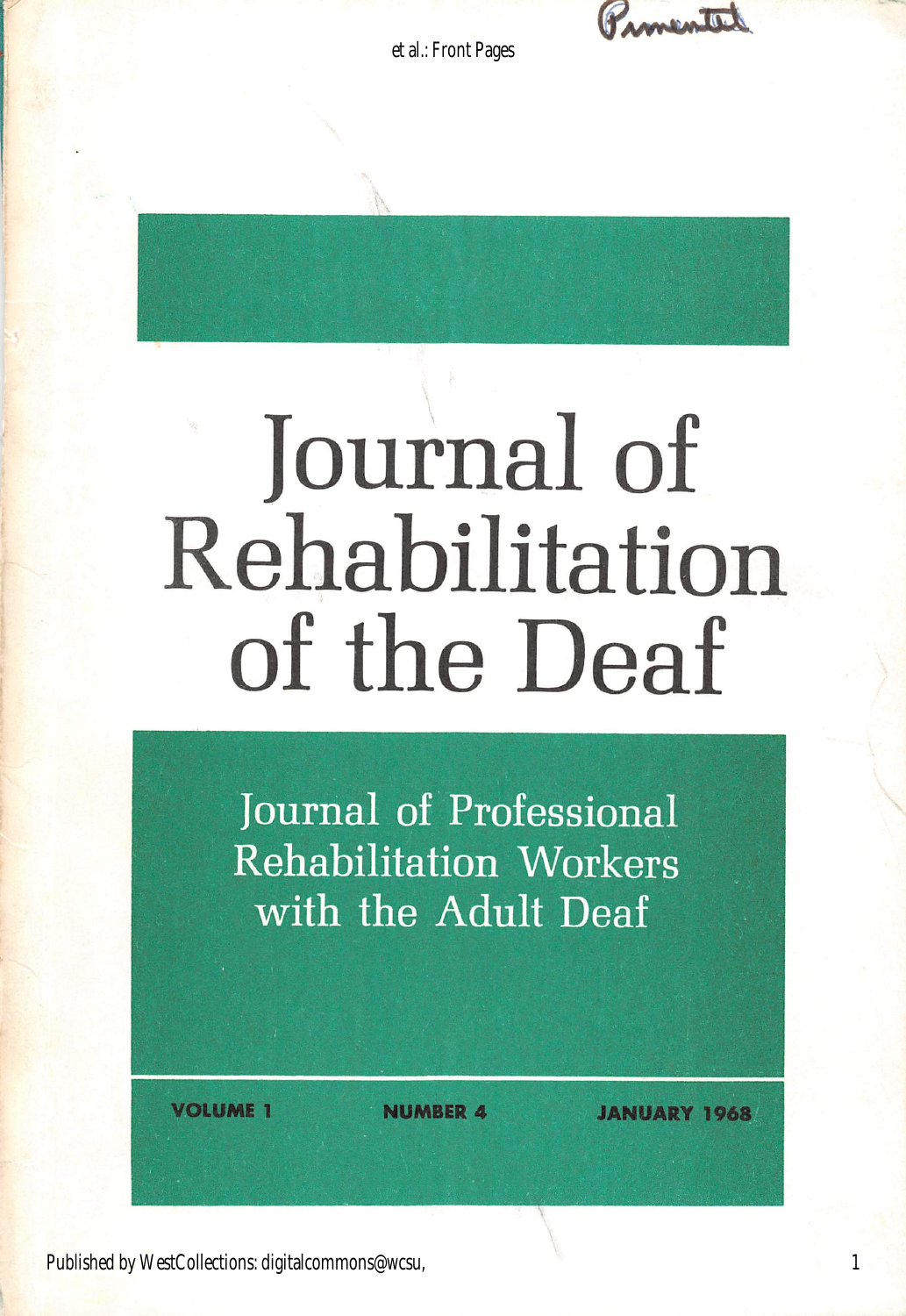The Journal of Rehabilitation of the Deaf is the official organ of the Professional Rehabilitation Workers with the Adult Deaf, an organization of rehabilitation counselors, social workers, psychologists, audiologists, speech therapists, and allied specialties whose major concern is professional work with the deaf adult.

Dues to the organization are \$10.00 for one year, payable in advance. Dues include a subscription to the JRD. Persons desiring to join the organization should write to William Woodrick, Secretary, Pro fessional Rehabilitation Workers with the Adult Deaf, VRA Orientation Program, Department of Special Education, University of Tennessee, Knoxville, Ten nessee 37916.

Subscription price to the JRD is \$5.00 per year. Subscriptions should be sent to Mr. Albert Pimentel, Treasurer, Professional Rehabilitation Workers with the Adult Deaf, P.O. Box 125, Knoxville, Tennessee 37901. Send articles, letters and editorial matter to Roger M. Falberg, Editor, Journal of Rehabilitation of the Deaf, in care of Kansas City General Hospital and Medical Center, 24th and Cherry Streets, Kansas City, Missouri 64108.

#### PRWAD Executive Board

Gary D. Blake, President Robert R. Lauritsen, First Vice President Stephen P. Quigley, Second Vice President William E. Woodrick, Secretary Albert T. Pimentel, Treasurer Victor H. Galloway Alan B. Jones Glenn T. Lloyd Boyce R. Williams

Journal Editor

Roger M. Falberg

#### Editorial Advisory Board

Jerome Alpiner Sidney Hurwitz Edgar Lowell Thomas Mayes Lucille Taylor Dale Williamson

Application to mail at second-class postage rates is pending at Kansas City, Mo. Office of publication: Journal of Rehabilitation of the Deaf, in care of Kansas City General Hospital and Medical Center, 24th and Cherry Sts., Kansas City, Mo. 64108. Published four times a year in January, April, July, and October.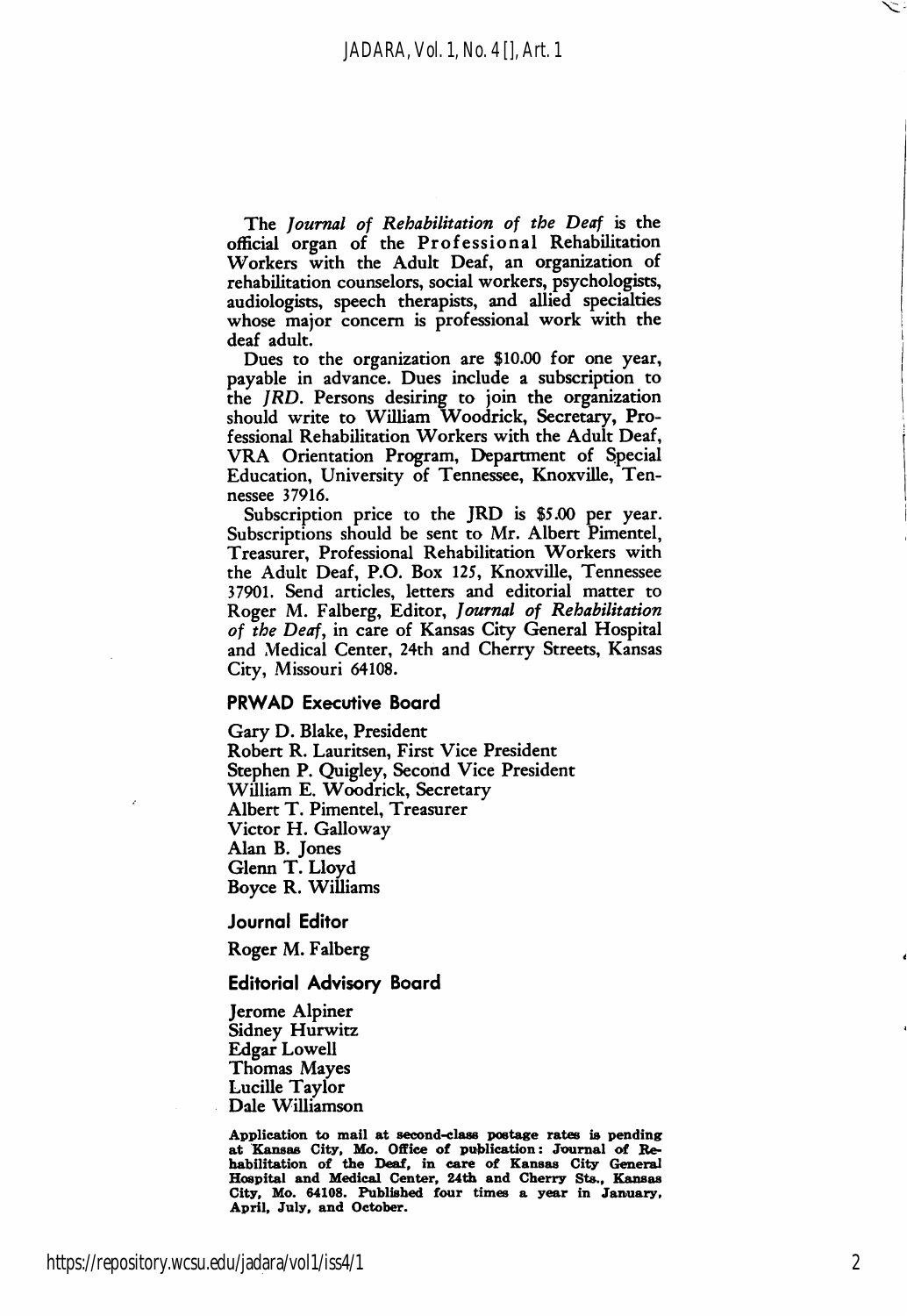et al.: Front Pages

# Journal of Rehabilitation of the Deaf

ROGER M. FALBERG EDITOR

VOLUME 1 NUMBER 4 JANUARY 1968

Published by WestCollections: digitalcommons@wcsu,